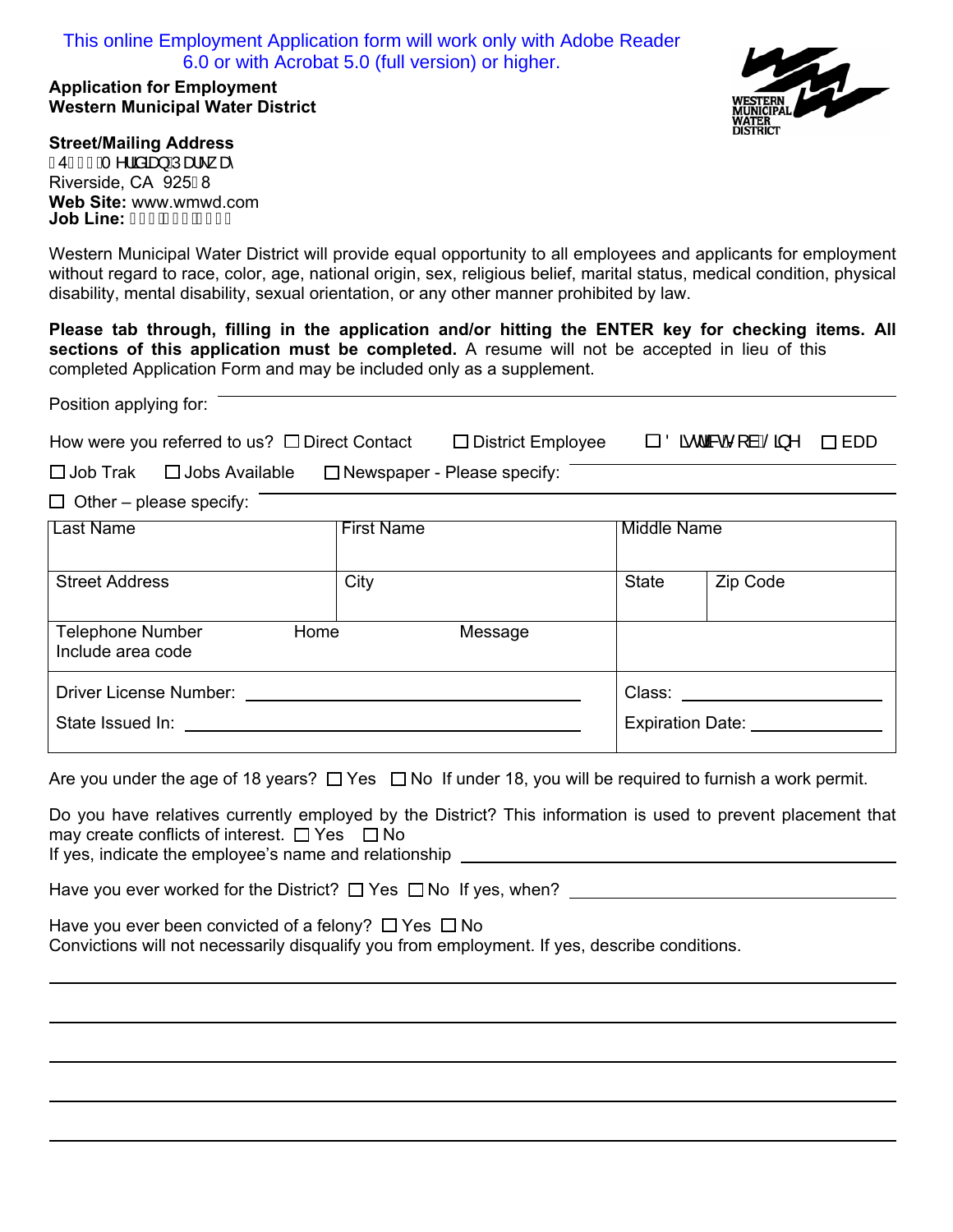For reference checking purposes, list other names under which you have worked or attended school? :

## **Education and Training**

Did you graduate from high school?  $\Box$  Yes  $\Box$  No If you did not graduate from high school, do you possess a GED or equivalent?  $\Box$  Yes  $\Box$  No

### **High school, college, university, technical, or vocational education**

| <b>Name</b> | <b>City/State</b> | Graduate?    | <b>Degree Or Certificate Received</b> |
|-------------|-------------------|--------------|---------------------------------------|
|             |                   | $\Box$ Yes   |                                       |
|             |                   | $\square$ No |                                       |
|             |                   | $\Box$ Yes   |                                       |
|             |                   | $\square$ No |                                       |
|             |                   | $\Box$ Yes   |                                       |
|             |                   | $\square$ No |                                       |
|             |                   | $\Box$ Yes   |                                       |
|             |                   | $\square$ No |                                       |

## **Professional License or Certification**

| <b>Title</b>     | Number                 |
|------------------|------------------------|
| <b>Issued By</b> | <b>Expiration Date</b> |
| <b>Title</b>     | Number                 |
| <b>Issued By</b> | <b>Expiration Date</b> |
| <b>Title</b>     | Number                 |
| <b>Issued By</b> | <b>Expiration Date</b> |

### **Special Skills and Qualifications**

Summarize special job related skills and qualifications acquired from employment or other experience. Include equipment operated and licensed for, computer skills, typing speed, etc.

## **References**

Give the name, address, and telephone number of three references that are not related to you and are not previous employers.

1.

 $\overline{a}$  $\overline{a}$ 

- 2.
- 3.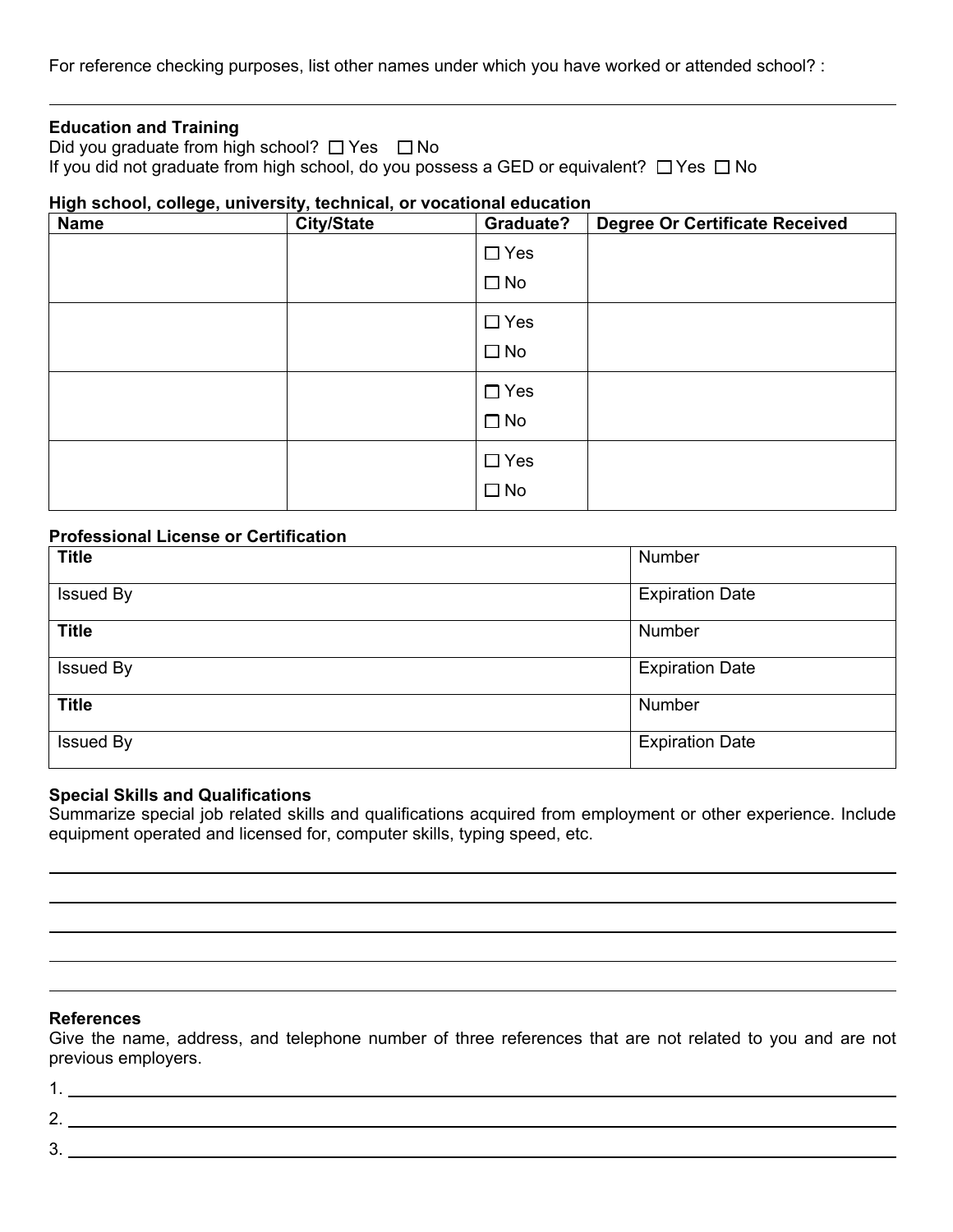# **Employment Experience**

**1.** List your most recent employment first. **2.** List all experience, paid or voluntary. **3.** Use different blocks for different jobs with the same employer. **4.** If more space is required, continue on a separate sheet.

| <b>Employer</b>                         |                    | <b>Type of business</b> | Dates employed |
|-----------------------------------------|--------------------|-------------------------|----------------|
| Name and title of supervisor            | <b>Address</b>     |                         |                |
| <b>Phone number</b> (include area code) | <b>Hourly wage</b> | Job title               |                |
| <b>Job duties</b>                       |                    |                         |                |
| <b>Reason for leaving</b>               |                    |                         |                |
|                                         |                    |                         |                |

| <b>Employer</b>                  |                    | <b>Type of business</b> | Dates employed |
|----------------------------------|--------------------|-------------------------|----------------|
|                                  |                    |                         |                |
| Name and title of supervisor     | <b>Address</b>     |                         |                |
|                                  |                    |                         |                |
| Phone number (include area code) | <b>Hourly wage</b> | Job title               |                |
|                                  |                    |                         |                |
| <b>Job duties</b>                |                    |                         |                |
|                                  |                    |                         |                |
|                                  |                    |                         |                |
| <b>Reason for leaving</b>        |                    |                         |                |
|                                  |                    |                         |                |

<u> 1980 - Johann Stoff, deutscher Stoff, der Stoff, der Stoff, der Stoff, der Stoff, der Stoff, der Stoff, der S</u>

| <b>Employer</b>                         |                    | <b>Type of business</b> | Dates employed |
|-----------------------------------------|--------------------|-------------------------|----------------|
| Name and title of supervisor            | <b>Address</b>     |                         |                |
|                                         |                    |                         |                |
| <b>Phone number</b> (include area code) | <b>Hourly wage</b> | Job title               |                |
|                                         |                    |                         |                |
| <b>Job duties</b>                       |                    |                         |                |
|                                         |                    |                         |                |
| <b>Reason for leaving</b>               |                    |                         |                |
|                                         |                    |                         |                |
|                                         |                    |                         |                |